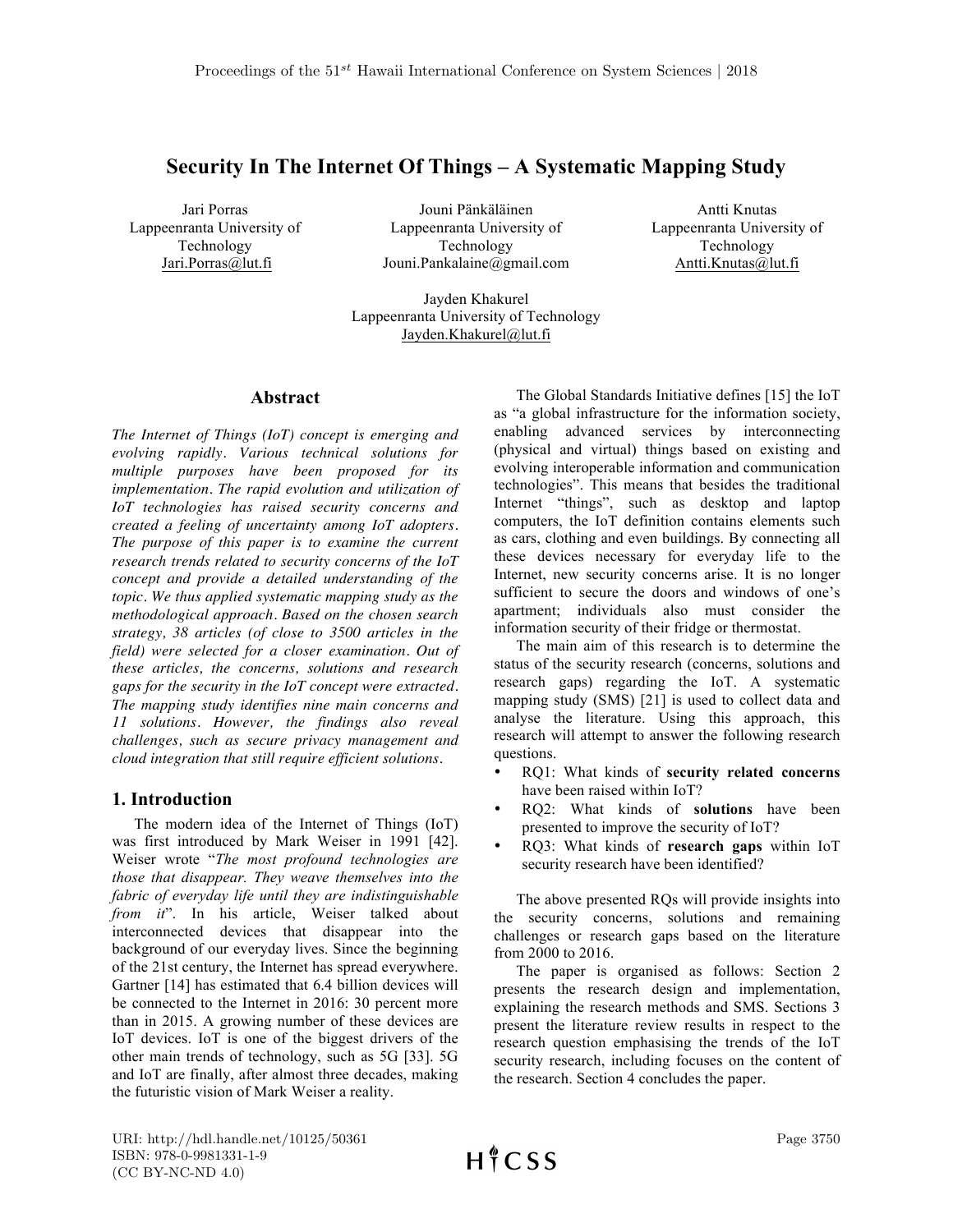## **2. Research design and implementation**

An SMS is a secondary study to classify and thematically analyse earlier research [22, 29]. Such a study classifies and structures a field of interest in research by categorising publications and analysing their publication trends [29]. Additionally, mapping studies can analyse what kinds of studies have been done in the field, and the research methods and outcomes [7]. It is closely related to a wider secondary study, a systematic literature review (SLR), which aims at gathering and evaluating all the research results on a selected research topic [3, 20]. An SMS is more general in search terms and aims at classifying and structuring the field of research, while the target of SLR is to summarise and evaluate the research results. Kitchenham and Charters [20] state that SMSs are suitable for fields where few literature reviews have been done on the topic and where there is a need to get a general overview of the field of interest. Both kinds of studies can be used to identify research gaps in the current state of research. For this study, an SMS approach was selected and a process developed by Petersen et al. [29] for the field of software engineering followed. The research process steps, adapted for the review process, are listed as follows.

- a) Define the research questions based on the objectives of the research.
- b) Define search queries based on the research questions. Finding proper search queries (terms) might require an iterative process. Tools like  $NAILS<sup>1</sup>$  and HAMMER [23] can be used for the first iterations.
- c) Search articles on primary studies using search strings on scientific libraries and databases.
- d) Screen the initial set of articles by applying inclusion and exclusion criteria to determine whether each potential article should be included or excluded from this study. Inclusion and exclusion happen in multiple stages, starting from the screening of titles and abstracts and ending to the analysis of the whole document. Secondary articles can be added by manually browsing cited articles in the selected set of primary articles.
- e) Extract the predefined set of data from the selected set of articles.
- f) Analyse the extracted data to answer the research questions. Various tools exist for the analysis, such as  $HAMMER<sup>2</sup>$ , KHCoder<sup>3</sup> or VOSviewer<sup>4</sup>.
- g) Present the acquired results.

<sup>2</sup> hammer.nailsproject.net

The search string was kept rather open due to the aim for a broad perspective on security issues covered in the IoT: *(("Internet of Things" OR "IoT") AND "security")*

Searches were conducted via digital libraries such as ACM Digital Library, IEEE Xplore Digital Library and Science Direct. These libraries have been chosen because they are identified as relevant to the information technology field.

The aim of the article selection process in this study was to extract publications relevant to the objective of this SMS based on certain inclusion and exclusion criteria [19]. Thus, the following set of inclusion and exclusion criteria were used.

- *Published between 1.1.2006 and 31.7.2016*
- *Topic is IoT and information security*
- *Scientific and peer-reviewed articles*
- *Relevant to the research questions*
- *Articles written in English*

Information security is a vast field of research. To keep the number of articles reasonable, the following exclusion criteria were used:

- *Articles concerning specific technologies, such as protocols or identity management methods*
- *Editorials and non-peer reviewed articles*
- *Articles that are not fully available*
- *Duplicates of already included papers* The defined search query resulted in 3454 articles

from digital libraries, as presented in Table 1. After refining the results based on the above-mentioned predefined exclusion and inclusion criteria, 38 articles were selected for detailed data extraction and analysis.

| Library                       | Number of<br>articles found<br>by search<br>query | Number of<br>articles<br>selected |
|-------------------------------|---------------------------------------------------|-----------------------------------|
| <b>ACM</b> Digital<br>Library | 266                                               |                                   |
| <b>IEEE</b> Xplore            | 1811                                              | 23                                |
| ScienceDirect                 | 1377                                              | 13                                |
| <b>Total</b>                  | 3454                                              | 38                                |

# **Table 1. The number of search results and selected articles per database**

The template was used to register the relevant information from the final set of reviewed articles. The data extraction process included the following input from each selected article: **Basic information**: *ID, Author(s), Year of Publication, Title, Publication type (workshop, conference, journal), Keywords, Abstract, Database in which study was found;* **Specific information**: *Application domain, main concerns, proposed solutions and identified research gaps*.

nailsproject.net

<sup>3</sup> khc.sourceforge.net/en/

<sup>4</sup> vosviewer.com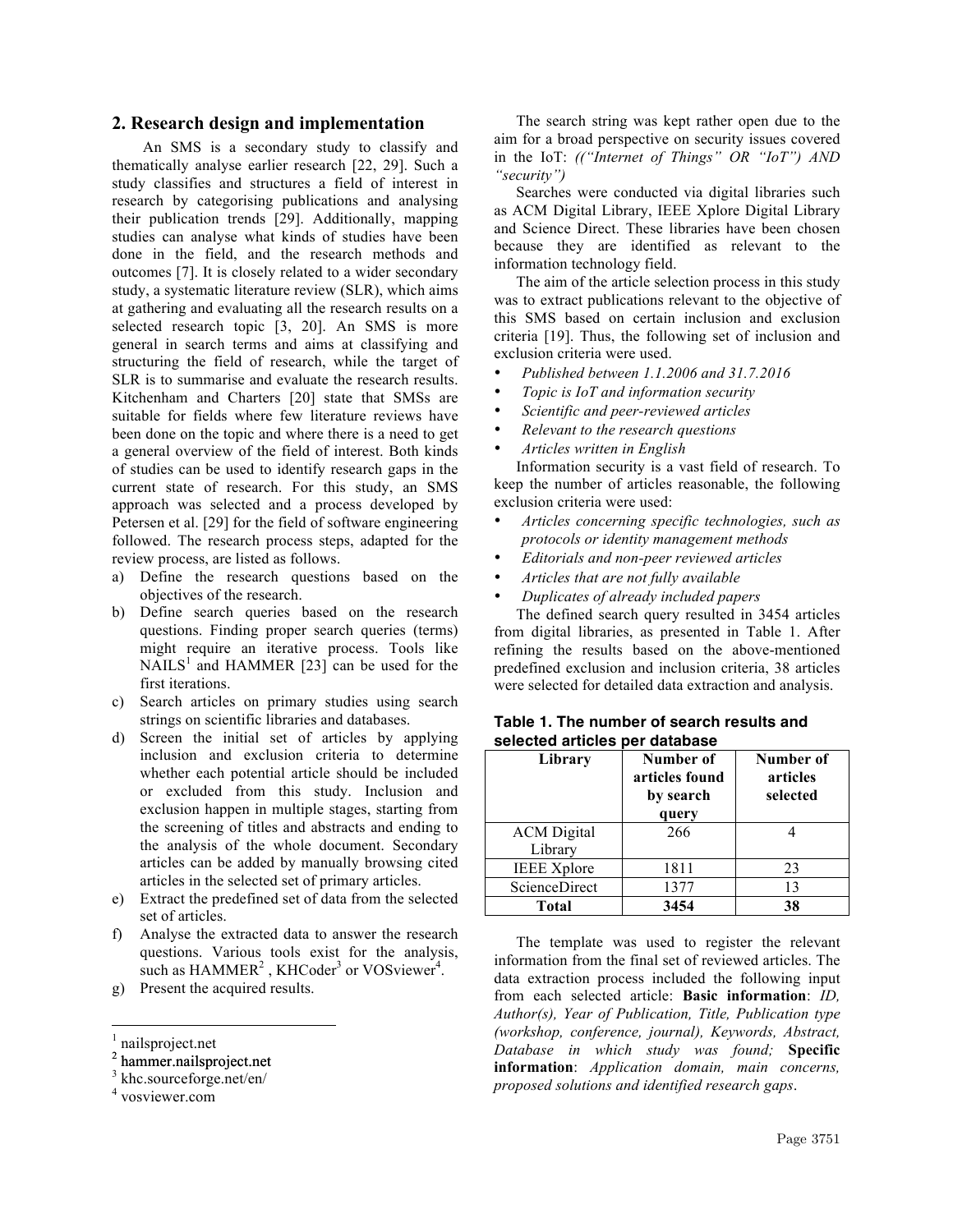For validation purposes, a similar query on Web of Science<sup>5</sup> was executed and the received data were then analysed with NAILS and KHCoder. The larger data from Web of Science was used for general topic modelling. The query produced 2143 articles, including only 27 of the selected articles; thus, the analysis of this material gives a bit different perspective to the topic.

# **3. Results**

In this section, the analysed results from both the primary literature review data, i.e. 38 articles from 2006 to 2016, as well as the broader data from Web of Science related to this SMS are presented.

The analysis (see Figure 1) shows the number of articles published per year from the selected set of articles. The search was limited to 2006–2016, and relevant articles only started to appear around 2010. The Web of Science data show only one article in 2005 and others from 2006 onwards. Since 2010, there has been a steady increase in the number of articles in the targeted topic. Out of the selected 20 articles, more than half were published in 2015. By the end of July of 2016, there were nearly as many articles published as in all of 2014. As such the interest in the topic is growing (though the emphasis is changing, as shown later by NAILS and KHCoder data). The small set of selected articles does not reveal any special journals or conferences for IoT security research. The larger dataset from Web of Science reveals, in general, that International Journal of Distributed Sensor Networks, Security, and Communication Networks, as well as IEEE IoT journal are among the most appropriate journals and the IEEE World Forum on the IoT and IndiaCom the most popular conferences for this research topic.



**Figure 1. Number of selected articles published per year.**

Further, the selected 38 articles were analysed according to the application domains of the targeted solution. Figure 2 shows the number of selected articles per application domain. Most had a rather general perception of IoT security. Only a small fraction of them specifically focused on security in some application domain, e.g. smart homes.

The analysis of the larger dataset from Web of Science offers another perspective on IoT security research. NAILS uses the Latent Dirichlet Allocation (LDA) topic modelling algorithm [11] for categorisation of articles into groups. LDA can be used as a statistical text mining method for assigning documents into topics, which are detected using word association and distributions [10]. It is commonly used for text analysis, and equivalent methods have been used to statistically analyse scientific texts in previous studies [38].



# **Figure 2. Number of selected articles published by application domain.**

| Table 2. LDA-based Web of Science data |  |  |  |  |  |  |  |
|----------------------------------------|--|--|--|--|--|--|--|
| t                                      |  |  |  |  |  |  |  |

| topics.                           |                                    |                                       |                           |  |  |  |  |
|-----------------------------------|------------------------------------|---------------------------------------|---------------------------|--|--|--|--|
| <b>Topic 1</b><br><b>Networks</b> | <b>Topic 2</b><br>Smart<br>systems | <b>Topic 3</b><br>Security<br>and IoT | <b>Topic 4</b><br>Service |  |  |  |  |
| network                           | system                             | security                              | data                      |  |  |  |  |
| protocol                          | technolog                          | iot                                   | servic                    |  |  |  |  |
| propos                            | smart                              | internet                              | comput                    |  |  |  |  |
| sensor                            | develop                            | thing                                 | privaci                   |  |  |  |  |
| attack                            | inform                             | devic                                 | model                     |  |  |  |  |
| scheme                            | home                               | network                               | user                      |  |  |  |  |
| authent                           | manag                              | applic                                | cloud                     |  |  |  |  |
| key                               | monitor                            | challeng                              | access                    |  |  |  |  |
| secur                             | intellig                           | architectur                           | mobil                     |  |  |  |  |
| wireless                          | research                           | communic                              | provid                    |  |  |  |  |

Table 2 presents the topics identified by the LDA modelling feature of NAILS (note that the authors have named these topics based on their content). Topics 1 and 4 seem to be related to technologies, such as networks, protocols and service models. Topics 2 and 3 seem to be close to the objectives of this paper. While

 <sup>5</sup> webofknowledge.com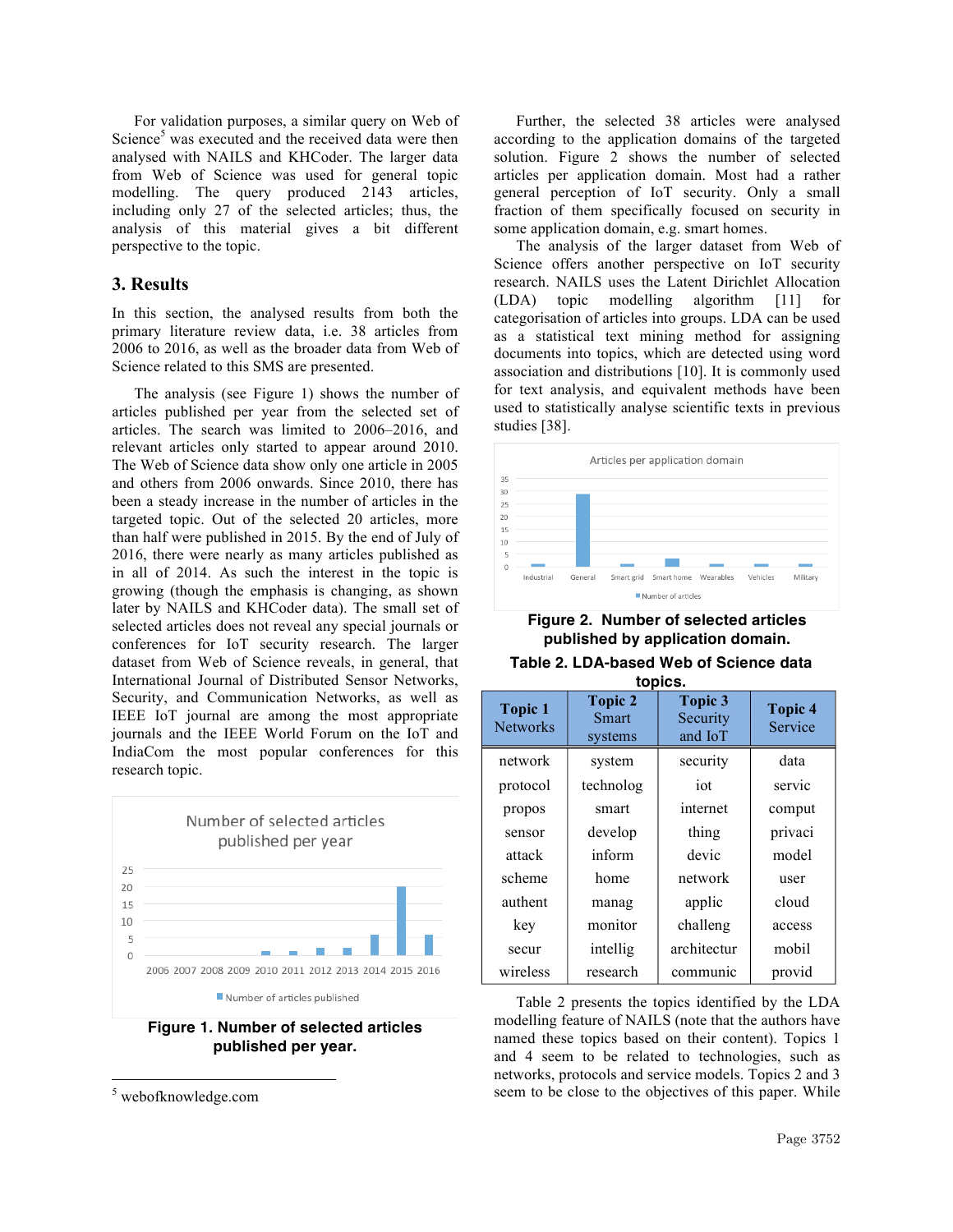examining how the selected 38 articles are related to these topics, a clear category of papers under interest can be found (21 out of 27 papers are under topic 3, while only three under topic 2 and the rest in topics 1 and 4). Topic 3 is security and IoT-focused, while topic 2 contains papers on smart systems and technologies.

To further analyse the contents of topic 3 (Security and IoT) of the LDA analysis, the set of articles on topic 3 were further processed by KHCoder. KHCoder

is a quantitative content analysis tool that allows text mining and analysis. The abstracts of all 549 articles of topic 3 were analysed, and the yearly trends were visualized. Figure 3 presents the topic's development by years (size of the bubble emphasises the importance of the keyword). The keywords for the search string used in this mapping study are all well represented by the research from 2014 to 2016.



**Figure 3. Word co-occurrences by year in topic 3 (security and IoT) articles**

# **RQ1:** *What kinds of security concerns have been raised within IoT?*

According to Wrum et al. [43], some of the current commercially off the shelf (COTS) IoT devices do have software-level security solutions, but insufficient to secure entire IoT environments. They further state that the software level security is simply fundamentally flawed when an IoT environment is considered due to the different usage patterns. Airehrour et al. [2] point out that IoT are the fusion of heterogeneous of network, which transmits ultra-sensitive information across the IoT and poses numerous challenges to mobile communications sensor networks in today's society.

Therefore, it is necessary to obtain better overview on security concerns while implementing the IoT devices. The main objective of this research question

was to identify the range of security concerns that has been raised by the research community in recent years and how have they been categorised. Primary studies had nine categories of concerns. For this SMS, they were further classified into four sub groups better understand the topic (**Key elements** – Environment constraints, Vulnerable Devices, Data privacy; **Functional constraints** – Enforcement mechanisms, Cross device dependencies, Identification, authentication and authorization; **Control** – Legislation; **Attacks** – Threats, Modes). The categories are linked to each other and other groupings could have been made.

## **Environment constraints**

One of the main challenges of IoT security is the constraint set by the environment. Hossain et al. [17] enumerate them. First, they emphasise the hardware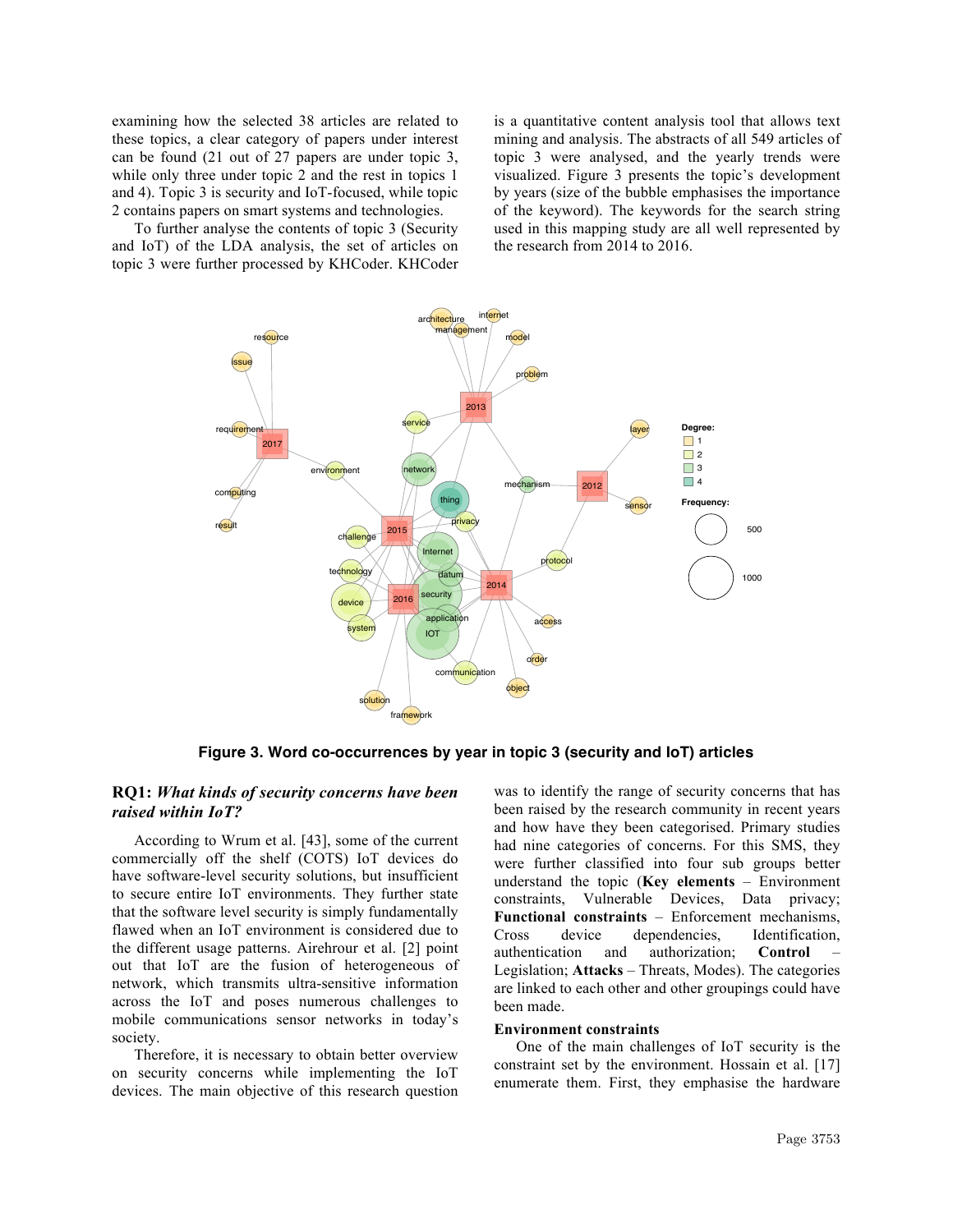limitations: devices are constrained by computational power, memory and battery. Computationally complex memory intensive operations are therefore not well suited for the IoT. Next, they focus on software limitations. The operating systems in IoT devices have thin network stacks and may not be remotely reprogrammable. This limits the design of security modules and the ability to deliver security patches to these systems. Finally, they mention network-based constraints. The mobility, size and heterogeneity of the networks all add their own constraints and challenges to the security design. Roman et al. [31] agree that the computational and network limitations are constraints to IoT security.

### **Vulnerable devices**

According to many researchers [45, 47] an important aspect in IoT security is device security. Yu et al. [45] present multiple known vulnerable devices, with issues such as hardcoded administrative usernames and passwords and open DNS resolvers, which could be used to mount Distribute Denial of Service (DDoS) attacks. Airehrour et al. [2] write about a case in 2012, where live footage from TRENDNET IP cameras was available to web users without requiring a password. Finally, Patton et al. [28] performed an extensive study on the vulnerable IoT devices, including 35,737 different devices. The vast majority were publicly accessible via the Internet, requiring no identification.

### **Data privacy**

Many studies [2, 13, 16, 26, 32] indicate that data privacy is one of the main concerns in the IoT due to the high possibility of security risks, such as eavesdropping, unauthorized access, data modification, data forgery and unauthorized remote tampering with devices [26]. For example, Airehrour et al. [2] point out that collected data, such as names, addresses and insurance policy numbers, are often sensitive in nature and even more problems arise when such data are transferred to cloud environments. Similarly, Malina et al. [26] noted "many IoT services and applications provide sensitive and personal information that are exposed, and can be misused by an attacker. Unsecured sensitive data can leak to third parties" (pp. 83–84).

### **Enforcement mechanisms**

According to Yu et al. [45], the enforcement mechanisms of IoT are either broken or lacking. There are no host-based defences, such as antiviruses, due to a lack of resources on the devices and the heterogeneous nature of the IoT environment. IoT devices also lack the automated software updates of traditional networked devices. The current vulnerability patching happens via firmware updates, which is done per manufacturer and per device. Third,

the current network security mechanisms largely rely on strong static perimeter defences, such as firewalls. When vulnerable IoT devices are embedded deep inside the network, this approach will no longer be effective. Kumar et al. [24] also worried about the IoT's lack of security updates.

### **Cross-device dependencies**

Yu et al. [45] claim that the interconnected nature of the IoT presents additional security risks. They present an example of an attacker disabling an air conditioning unit, which would cause the temperature in a room to rise, which would then trigger another system to open the windows of the room, thus presenting a physical security risk. These interconnected devices are not uncommon. They present a few examples: the NEST Protect home system has 188 cross-device policies, Wemo Plugin has 227 and Scout Alarm has 63.

### **Identification, authentication and authorisation**

Many researchers [1, 2, 8, 12, 32, 47] argue that one of the main IoT security concerns is device identification and authentication. The massive number of devices in the IoT makes uniquely identifying and authenticating a single device extremely difficult. Without authentication, it is not possible to ensure that the data flow produced by an entity contains what it is supposed to contain. Related to authentication, there is also a problem of authorisation. Some sort of access control is required so that everyone is not enabled to access everything in a network. Nguyen et al. [27] observe that very few current security protocols offer access control or privacy protection properties. They argue that the access control service is key in the IoT. They note, that server-based protocols often offer this service with the help of an authorization server.

### **Sources of threats**

Atamli et al. [6] list sources of threats for the IoT. According to them, the threats are malicious users, bad manufacturers and external adversaries. Malicious users are owners of IoT devices with the potential to perform attacks to learn the manufacturer's secrets and gain access to restricted functionality. Bad manufacturers produce devices with the ability to exploit technology to gain information about users or other IoT devices. Finally, external adversaries are outside parties, which have no access to the system.

#### **Attacker models**

Based on the selected set of articles IoT has various attack vectors that need to be considered.

- *Denial of Service attacks* [5, 32, 46]
- *Physical attacks* [5, 32, 48]
- *Network attacks* [1, 2, 5, 9, 17, 24, 32]
- *Encryption attacks* [4]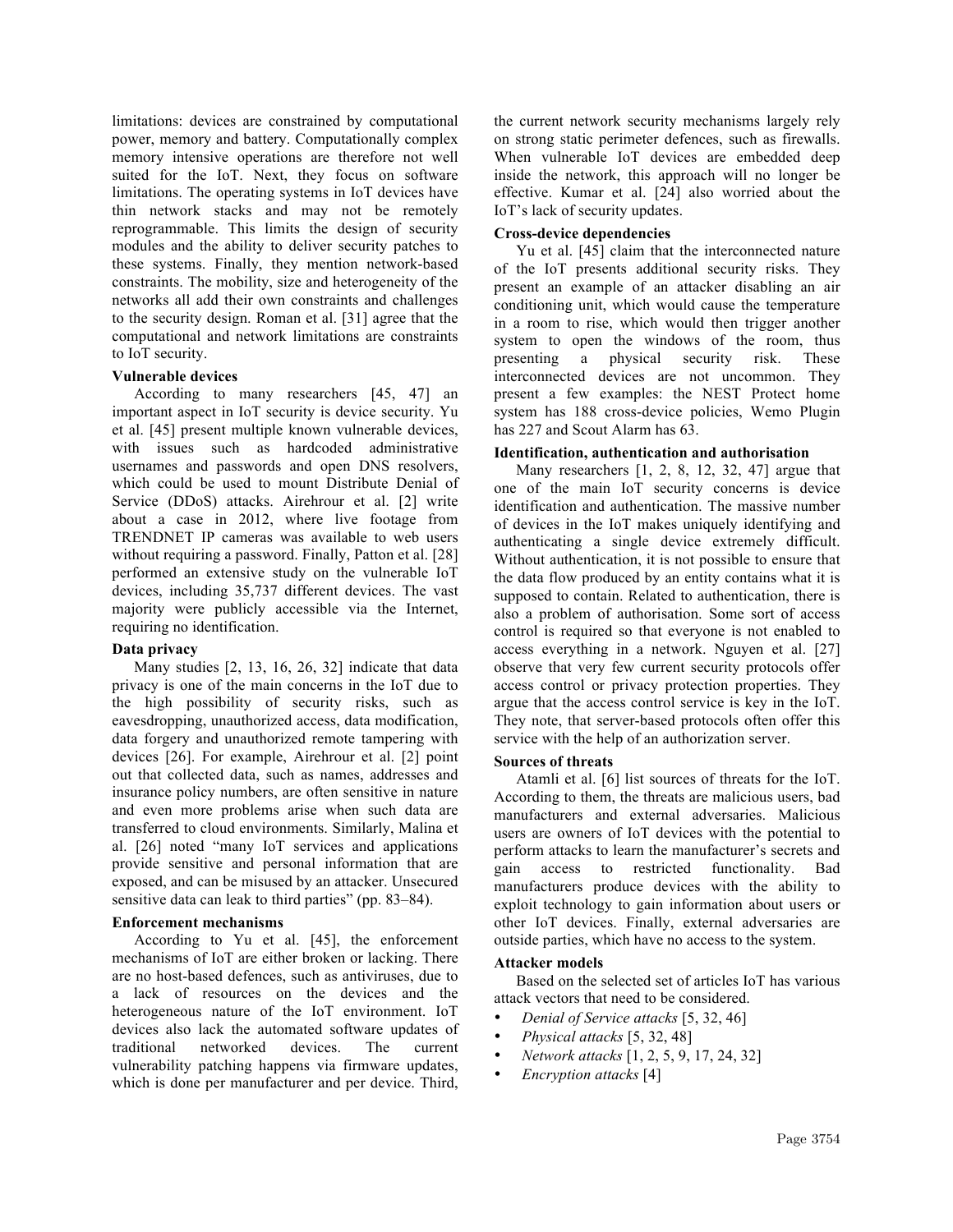### **Legislative issues**

In 2010, Weber [40] argued that new regulatory frameworks will become necessary to protect consumers' privacy; much of the IoT industry was largely self-regulated in that year. Weber argued, that this kind of regulation may be insufficient to ensure effective security or privacy. Weber stated that an international regulation would be necessary due to the global nature of the IoT. However, in his later paper [41] Weber says, that an international regulatory framework is still missing. Suo et al. [36] also note the need for security law and regulations to note the IoT, stating that the IoT is related to national security, business secrets and personal privacy and thus needs the legislative point of view to promote its development.

# **RQ2: What kinds of solutions have been presented to improve IoT security?**

In addition to challenges, many researchers have also suggested solutions for the IoT security problems. The proposed solutions were grouped into 10 categories. These categories are first explained and later mapped against the challenges.

### **Trust management**

Yan et.al. [44] and Hossain et al. [17] claim that trust management plays a critical role in the IoT. Having trust management helps people overcome the uncertainty and risks attached to the IoT. Trust as a concept covers both security and privacy. Roman et al. [31] agree that trust is essential for the IoT. They state that trust is also about how users feel when interacting in the IoT. Users must be able to control their own services and have tools to describe their interactions with the systems. They also state that good governance can increase trust in the IoT.

Andrea et al. [4] and Abomhara et al. [1] also identify some trust relationships. There needs to be trust between each of the layers of the IoT. Communication and transitions between the layers need to be secure and private. For each layer, there also needs to be trust for security and privacy, meaning that each IoT layer must be preserved under any circumstance. Finally, there needs to be trust between the user and the IoT system.

Abomhara et al. [1] also discuss other aspects of trust management in the IoT, stating that the main objectives of trust research in the IoT are the conception of new models for decentralised trust, implementation of trust mechanisms for cloud computing and the development of applications based on node trust. They state that trust evaluation should be autonomous and automated.

### **Authentication**

Zhang et al. [47] present multiple authentication models for the IoT. The models they suggest are authentication-by-gateway, authentication by security token, authentication by trust chain and authentication by global trust tree. Each model has its own advantages and disadvantages. Mahmoud et al. [25] also write about authentication schemes. They present a one-time, one-cipher method based on a request-reply mechanism.

### **Privacy solutions**

Roman et al. [31] offer several solutions for the privacy issues. One principle is privacy by design, which means that users would have the tools to manage their own data. Another principle is transparency. Transparency in the context of IoT means that users should know which entities are managing their data and how and when they are using them. The third solution they present is data management. This means deciding who is managing the secrets. There must be various data management policies and a policyenforcement mechanism. Henze et al. [16] present a solution to handle IoT data in cloud environments called User-driven Privacy Enforcement for Cloudbased Services in the IoT (UPECSI). With UPECSI, users can control their sensitive data before they are transferred to the cloud.

### **Policy enforcement**

Yu et al. [45] present a software-based approach to IoT security. Their solution is a security architecture consisting of micro security functions called µmboxes. The architecture has a centralised IoTSec controller, that monitors the environment and generates a global view for cross-device policy enforcement. Administrators can configure and instantiate new µmboxes and their routing mechanisms from this view.

### **Fault tolerance**

Roman et al. [31] list several requirements for IoT systems to be fault tolerant. Achieving fault tolerance in the IoT requires three things. First, all devices must be secure by default. The second requirement is to give all IoT objects the ability to know the state of the network and its services. Finally, all objects should be able to defend themselves against network failures and attacks. Once an attack affects the services, the elements should be able to act quickly and recover from any damage.

### **Secure communication**

Kumar et al. [24] state that the IoT protocol stack will try to match that of the classical Internet hosts to create an extended internet. According to them, this enables the IoT to utilise many of the existing security solutions. Nguyen et al. [27] also examine secure communication protocols in the context of the IoT.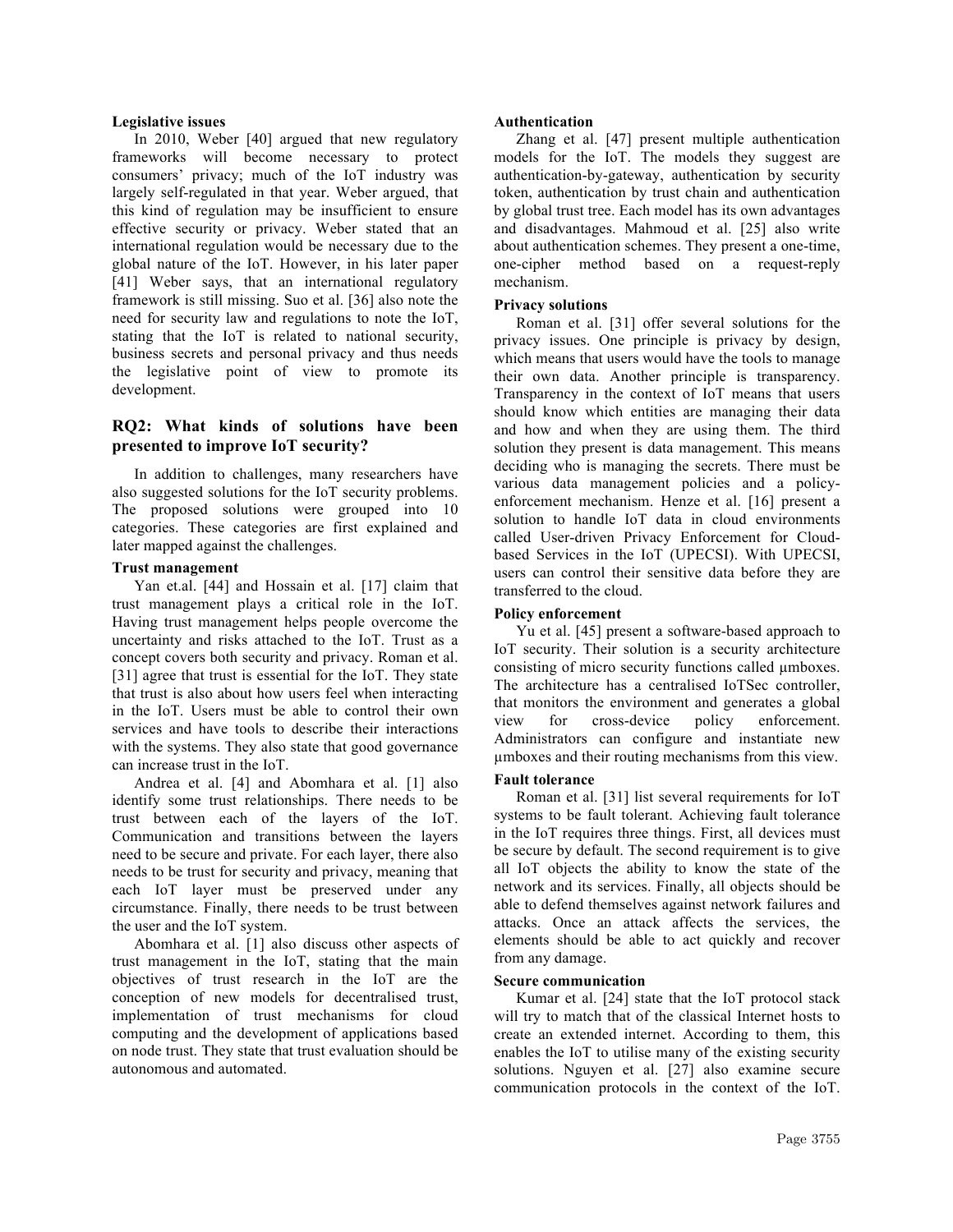They examine two different categories of security solutions: solutions based on asymmetric keys and those based on symmetric pre-distributed keys.

### **Secure routing**

Airehrour et al. [2] write about secure routing protocols to prevent routing attacks: a secure multi-hop routing protocol (SMRP), a trust-aware secure routing framework (TSFR), two-way acknowledgment-based trust (2-ACKT), a group-based trust management scheme (GTMS) and a collaborative lightweight trustbased routing protocol (CLT).

#### **DDoS protection**

According to Zhang et al. [46], a Learning Automata (LA) has been presented as a solution to DDoS attacks in IoT networks. The LA would intelligently determine the packet sampling rate from the environment. In the detection phase, the DDoS prevention component in each device would monitor the requests the device receives and once a pre-set maximum capacity is exceeded, it would issue out a DDoS alert to neighbuoring nodes. Once the alert is issued, the devices would sample the IP addresses and try to detect the attacker. Once the attacker is identified, other nodes would be notified of this attacker and would drop any packets arriving from the attacker IP. Based on this approach, Zhang et al. present their own algorithm for detecting and preventing a DDoS attack in an IoT network. Another approach is to back up the sink node (a node that receives the data collected by sensors). This new node would be a redundant channel to hold a portion of the responsibilities of the sink node. This approach is considered a cost-effective one [46].

### **Spam prevention**

Razzak [30] suggest that a solution to prevent IoT spam is to use digital signatures to sign the content in 2D barcodes. The barcode would contain the original content, digitally signed content and the barcode creator's public key. The certificates verifying the identity of the creator would be placed in the URL to which the barcode points. An application would then check the QR code's integrity and verify the certificate chain.

### **IoT architectures**

Vasilomanolakis et al. [37] present multiple architectures for the IoT. The purpose of an IoT architecture is to bridge the gap between the actual devices and virtual entities, which produce services etc. The four presented architectures are IoT architecture (IoT-A), Building the environment for the Things as a Service (BeTaaS), open source cloud solutions for the IoT (OpenIoT) and IoT at Work (IoT@Work).

### **Regulatory solutions**

Weber et al. [39] write about the regulatory action taken on the IoT. In Europe, the concept of the IoT was officially accepted in 2007. In 2009, a 14-point strategic action plan for the IoT was established. In 2012, it was established that there is significant disagreement between the users and the industry about the data-protection issues. In 2013, a European company called RAND was entrusted by the European Commission to establish guidelines for the IoT. It concluded, that the best regulatory approach for the IoT is "soft law", which includes standards, supervision and ethical character, but at the same time ensures freedom for the industry.

On the other hand, the situation in America is not as clear. Most debates take place within several federal agencies that are only concerned about specific parts of the IoT. The first serious discussion was initiated in 2013, with the Federal Trade Commission (FTC) asking for comments on IoT privacy and security. Out of the 27 replies received, more than 60% were against regulation. Later in 2013, a workshop on IoT was held by the FTC. The conclusion was that regulation would depend on whether the companies would earn revenue from exclusively selling the IoT devices or if they would profit also from selling the user data.

# **RQ3: What kinds of research gaps within IoT security research have been identified?**

The selected articles of this SMS contributed, in addition to the challenges and solutions, to a set of research gaps. Naturally, each article emphasises those topics under its focus, but some point out more general research gaps.

Sadeghi et al. [34] note that currently there are at least two topics that need further research. The next generation of IoT devices will consist of device swarms. The attestation of these systems, called swarm attestation, is still an open topic. Secure device management for IoT devices is another topic requiring further research. Current security solutions do not scale well with the growing number of devices. According to Malina et al. [26], there is still a need for a secure privacy preserving solution for the IoT. The current solutions are too computationally heavy for the resource-constrained devices that largely comprise the IoT. They argue that IoT applications need a solution that is not based on expensive bilinear pairing, produces short signatures and is easy to deploy in memory constrained devices.

Roman et al. [32] state that there have been very few advances in the management of access control policies in the distributed IoT. The existing access control policies cannot be applied to the distributed environments due to scalability and consistency issues.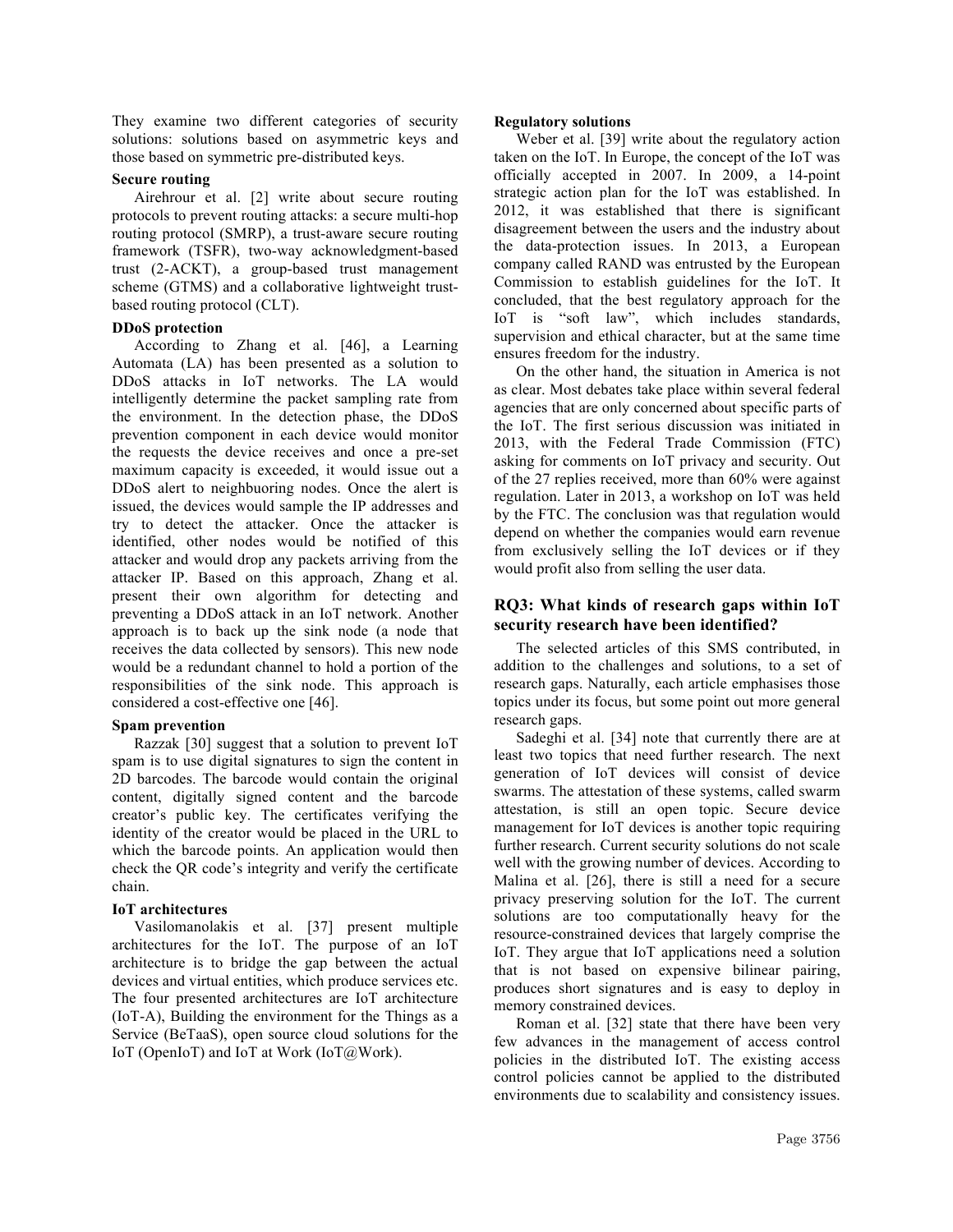Role-based access control policies using certificates also require an infrastructure to validate the certificates in a cross-domain environment. There are, however, some workarounds for these problems.

Singh et al. [35] list multiple research areas that are still relatively unexplored. They mainly focus on the combination of the IoT and cloud environments. They

claim that things like in-cloud data sharing, data combination, auditing cloud security, composite service responsibility and the impact of cloud decentralisation are still areas requiring more research to provide a more secure IoT.



**Figure 4. Challenges and solutions of IoT security research.**

If mapping the challenges (red) and solutions (blue) presented in the selected articles (see Figure 4), one can see that environment constraints and vulnerable device challenges have been emphasised by many solutions (fault tolerance and trust management being the most influential ones). The highly distributed nature of the resource-limited IoT environment is still a challenge. The lack of proper methods for managing (enforcement, authorization, etc.) the environment remains a challenge. The trends of the IoT security research presented in Figure 3 show that these might be potential research topics for future studies (management has been one trend in 2013 while 2017 shows some signs of studying the resource limited environment).

### **4. Discussion and conclusion**

This paper has shown how the security concerns in the IoT domain have evolved. The systematic mapping process of this study reveals how the evolution has happened, what kinds of concerns and solutions exist, and what gaps remain.

The present findings indicate that IoT security still needs significant work before it is ready for widespread public acceptance. Many security concerns persist. The most prevalent are privacy concerns, identification, authentication and authorisation concerns and lack of management (i.e. enforcement) methods. Privacy in the IoT is of the utmost importance, as the devices used often collect private, personal data, such as health information. Much has been done to secure sensitive users' data, such as personal information and physical characteristics, through authentication methods, such as: i) knowledge-based authentication (i.e. a way of authenticating with information that a user remembers, e.g. a password), ii) users' own knowledge-based authentication with smart cards or access cards and iii) physical characteristics (i.e. fingerprints) [18]. However, they do not adapt very well to the heterogeneous and resource-constrained environment of the IoT. In addition, considerable work has been done to either adapt the current protocols for IoT purposes or construct completely new ones for lightweight encryption and secure network transmission. Based on this study's outcomes, the most lacking aspect of the IoT security is currently authentication and authorisation. The increasing number of IoT devices in users' daily lives make authentication and security critical. After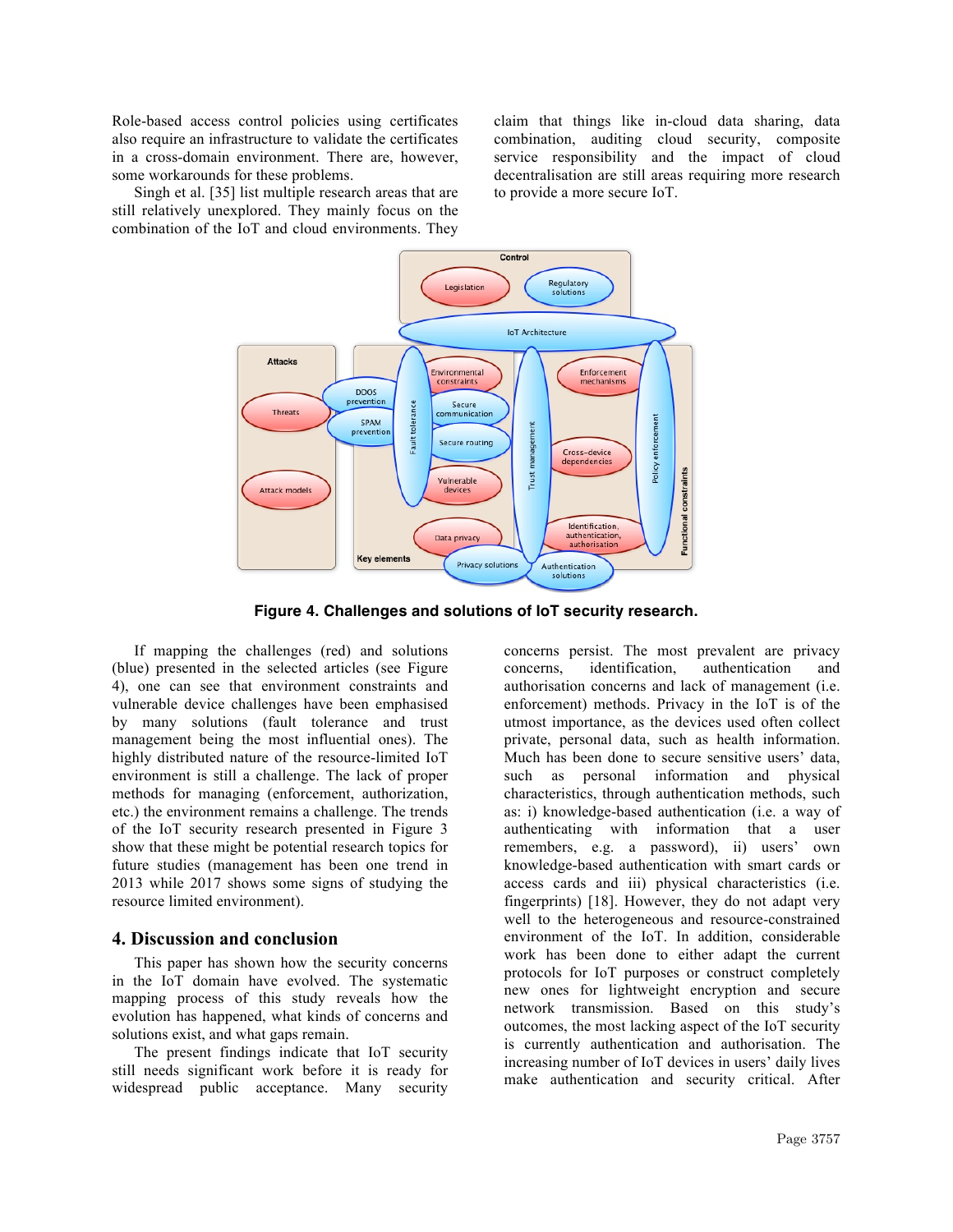authentication, the access control problem must be solved, as not everyone accesses everything. Many researchers present this as a key issue to solve, but these findings suggest a universal, efficient and scalable solution for IoT authentication issues is missing.

Finally, the multiple attack vectors of the IoT are worrisome. In addition to the current Internet threats, there are multiple new vectors presented. The open and public nature of many IoT systems makes them especially vulnerable to malicious attacks. This is further emphasised by the often-poor security deployed into the devices themselves. Communication by radio waves is susceptible to many types of attacks, ranging from eavesdropping to outright DoS attacks. The lacking enforcement methods makes this even more severe, creating extra pressure for the systems to be as error-tolerant as possible. If security continues to be a severe issue in IoT, it might eventually prevent technology adoption by end users and thus slow down the field's development. Further, research and review efforts are needed in assisting device manufactures, regulators, and implementers to prioritise efforts while developing IoT security strategies.

## **6. References**

[1] Abomhara, M. and Koien, G.M. Security and privacy in the Internet of Things: Current status and open issues. 2014 International Conference on Privacy and Security in Mobile Systems (PRISMS), IEEE (2014), 1–8.

[2] Airehrour, D., Gutierrez, J., and Ray, S.K. Secure routing for internet of things: A survey. JNCA66, (2016), 198–213.

[3] de Almeida Biolchini, J.C., Mian, P.G., Natali, A.C.C., Conte, T.U., and Travassos, G.H. Scientific research ontology to support systematic review in software engineering. Advanced Engineering Informatics 21, 2 (2007), 133–151.

[4] Andrea, I., Chrysostomou, C., and Hadjichristofi, G. Internet of Things: Security vulnerabilities and challenges. Proceedings - IEEE Symposium on Computers and Communications, (2016), 180–187.

[5] Ashraf, Q.M. and Habaebi, M.H. Autonomic schemes for threat mitigation in Internet of Things. JNCA 49, (2015), 112–127.

[6] Atamli, A.W. and Martin, A. Threat-Based Security Analysis for the Internet of Things. 2014 International Workshop on Secure Internet of Things, (2014), 35–43.

[7] Bailey, J., Budgen, D., Turner, M., Kitchenham, B., Brereton, P., and Linkman, S. Evidence relating to objectoriented software design: A survey. Proceedings - 1st International Symposium on Empirical Software Engineering and Measurement, (2007), 482–484.

[8] Basu, S.S., Tripathy, S., and Chowdhury, A.R. Design challenges and security issues in the Internet of Things. IEEE Region 10 Symposium, IEEE (2015), 90–93.

[9] Benabdessalem, R., Hamdi, M., and Kim, T.-H. A Survey on Security Models, Techniques, and Tools for the Internet of Things. 7th International Conference on Advanced Software Engineering and Its Applications, IEEE (2014), 44–48.

[10] Blei, D., Carin, L., and Dunson, D. Probabilistic topic models. IEEE Signal Processing Magazine 27, 6 (2010), 55–65.

[11] Blei, D.M., Edu, B.B., Ng, A.Y., Edu, A.S., Jordan, M.I., and Edu, J.B. Latent Dirichlet Allocation. CrossRef Listing of Deleted DOIs 1, (2000), 993–1022.

[12] Cisar, P. and Cisar, S.M. General vulnerability aspects of Internet of Things. CINTI - 16th IEEE International Symposium on Computational Intelligence and Informatics, Proceedings, (2016), 117–121.

[13] Fink, G.A., Zarzhitsky, D. V., Carroll, T.E., and Farquhar, E.D. Security and privacy grand challenges for the Internet of Things. International Conference on Collaboration Technologies and Systems (CTS), IEEE (2015), 27–34.

[14] Gartner Inc. Gartner Says 6.4 Billion Connected "Things" Will Be in Use in 2016, Up 30 Percent From 2015. http://www.gartner.com/newsroom/id/3165317 (accessed Aug 8, 2016).

[15] Global Standards Initiative. Internet of Things Global Standards Initiative. http://www.itu.int/en/ITU-T/gsi/iot/Pages/default.aspx (accessed Aug 8, 2016).

[16] Henze, M., Hermerschmidt, L., Kerpen, D., Häußling, R., Rumpe, B., and Wehrle, K. A comprehensive approach to privacy in the cloud-based Internet of Things. Future Generation Computer Systems 56, (2016), 701–718.

[17] Hossain, M.M., Fotouhi, M., and Hasan, R. Towards an Analysis of Security Issues, Challenges, and Open Problems in the Internet of Things. IEEE World Congress on Services, (2015), 21–28.

[18] Ju, S., Seo, H., Han, S., Ryou, J., and Kwak, J. A Study on User Authentication Methodology Using Numeric Password and Fingerprint Biometric Information. BioMed Research International 2013, (2013), 1–7.

[19] Khakurel, J., Melkas, H., and Porras, J. Tapping into the wearable device revolution in the work environment: A systematic review. Information Technology and People, (2017), 1–17.

[20] Kitchenham, B., Brereton, O.P., Budgen, D., Turner, M., Bailey, J., and Linkman, S. Systematic literature reviews in software engineering – A systematic literature review. Information and Software Technology 51, 1 (2009),  $7 - 15$ .

[21] Kitchenham, B. and Charters, S. Guidelines for performing Systematic Literature reviews in Software Engineering Version 2.3. Engineering 45, 4 (2007), 1051.